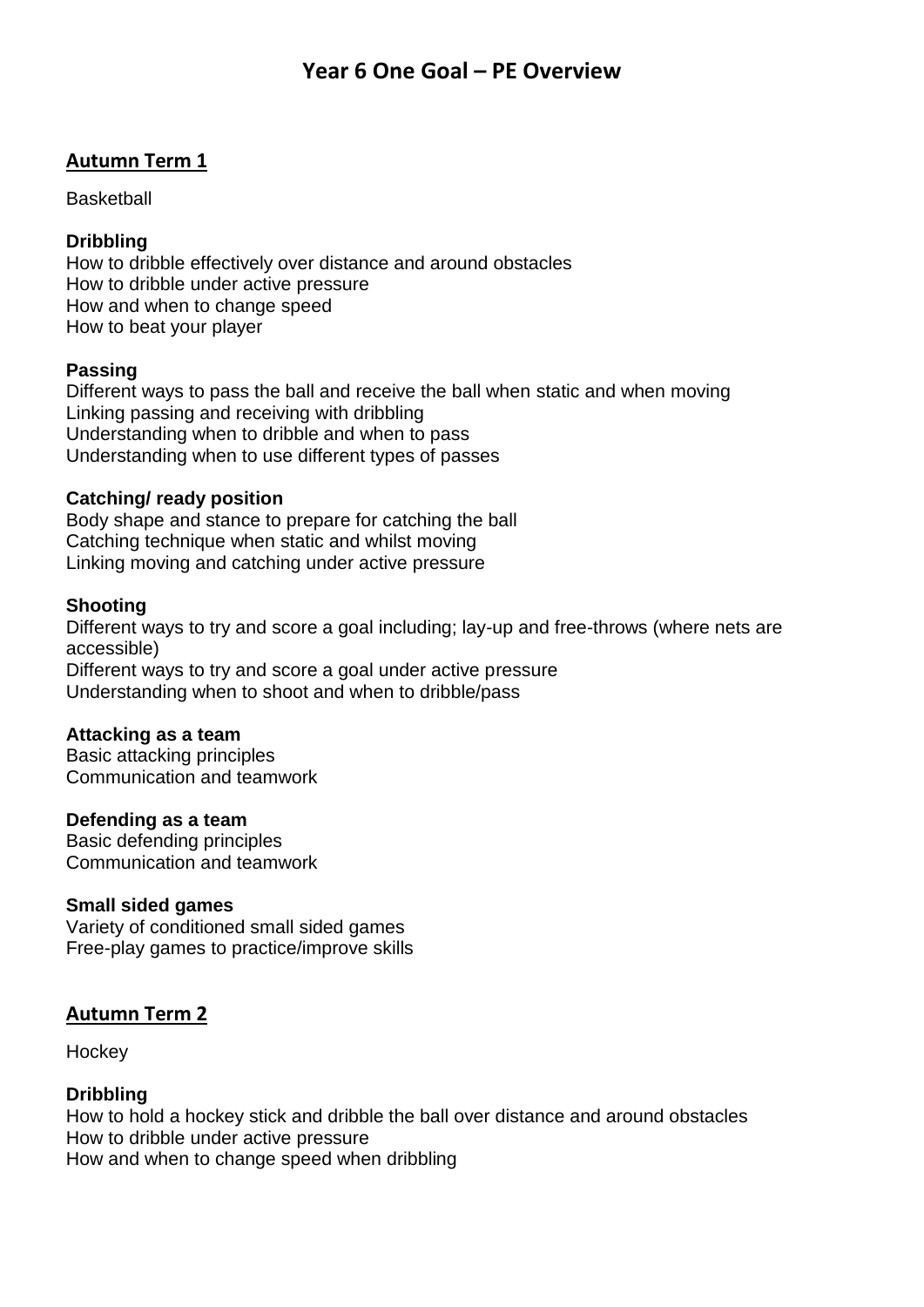#### **Passing and trapping**

How to perform push pass technique over various distances How to pass and trap/stop the ball under active pressure Linking passing and trapping with dribbling Understanding of when to pass and when to dribble

# **Tackling**

Different ways to tackle opposition including; block,jab Rules for tackling in hockey Understanding of when to tackle and when to delay How to win the ball and counter-attack

# **Shooting**

Different ways to try and score a goal under active pressure Understanding of when to use different techniques

# **Attacking as a team**

Basic attacking principles Communication and teamwork

# **Defending as a team**

Basic defending principles Communication and teamwork

#### **Small sided games**

Variety of conditioned small sided games Free-play games to practice/improve skills

# **Spring Term 1**

**Gymnastics** 

#### **Shapes**

How to maintain gymnastics shapes including; straight, tuck, dish, arch, pike, star, straddle, letters with good accuracy and posture Linking shapes and travelling together Smooth transition into and out of shape Explore shapes on variety of apparatus

#### **Balances**

To hold point and patch balances with good accuracy To hold balances individually and with a partner using a variety of body parts To explore balances on variety of apparatus Counterbalancing with a partner Linking sequence of balances together smoothly with travelling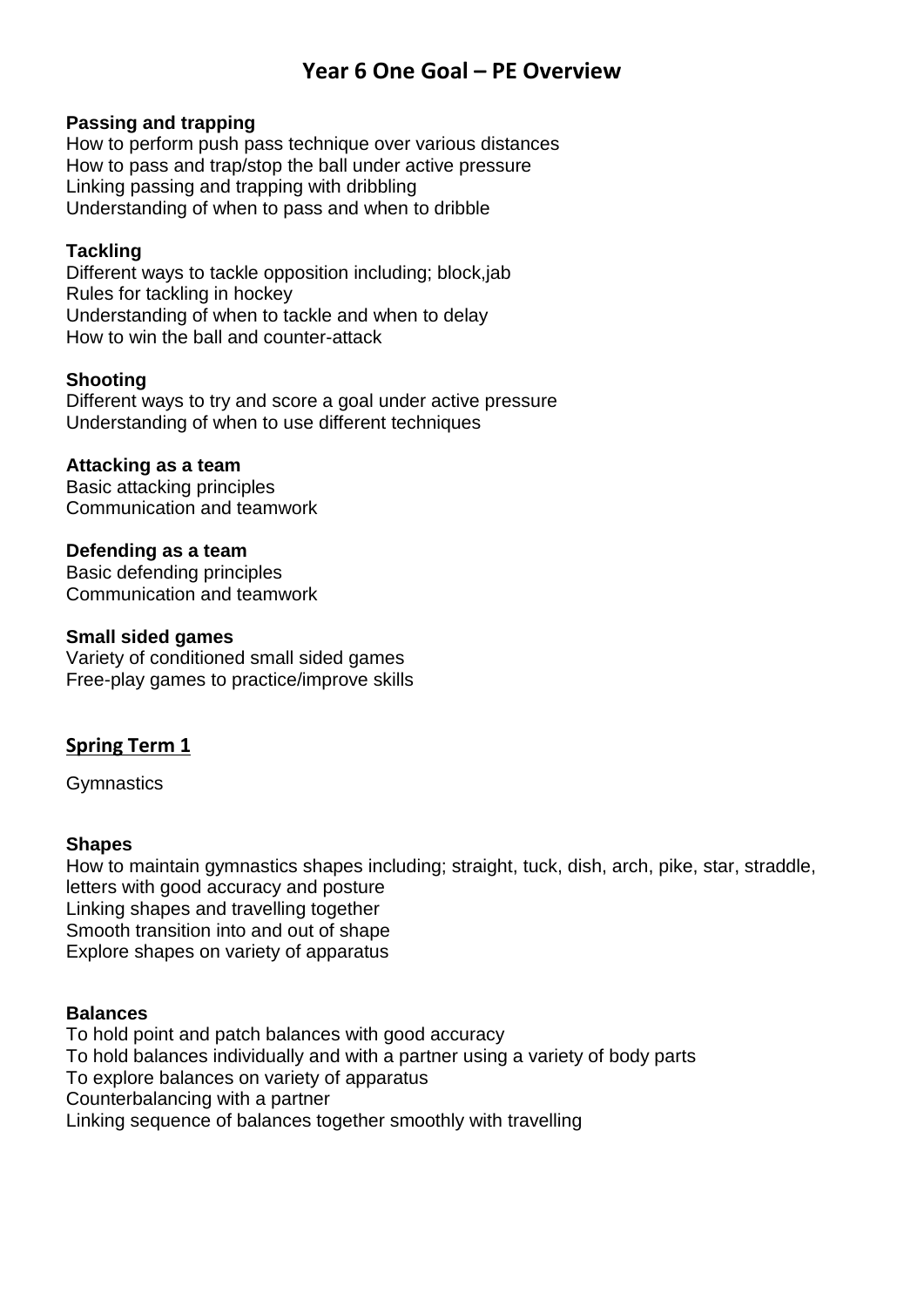# **Travelling**

Different ways of moving including; animal movements, basic leaping, bunny hops Link travelling movements together individually and with a partner Link travelling and balances Exploring travelling on variety of apparatus

# **Flight**

Jump and land safely from floor level incorporating shapes Jump and land safely from a small height incorporating shapes e.g. bench Linking flight and travelling together Create sequences incorporating flight

#### **Rolls**

Perform rocking techniques with good control Shoulder stands and headstands Safely perform rolls including; pencil, teddy bear, forward, backwards Link rocking and rolls together Link rolls and travelling Exploring rolls safely on apparatus

#### **Partner work**

Mirror, matching and contrasting movements with a partner, including counterbalancing Linking sequences together using mirror, matching and contrasting Explore on variety of apparatus

#### **Sequences**

Link skills together to create a sequence individually, with a partner and in small groups

# **Spring Term 2**

Tag-Rugby

#### **Handling/ ready position**

How to hold a rugby ball Stance ready to catch the ball and transition into movement Catching rugby ball under passive/active pressure

#### **Passing**

How to pass the ball when static and when moving Technique and understanding of passing backwards Passing under passive/active pressure

#### **Running/ carrying the ball**

Pupils should be taught Keep the ball safe when travelling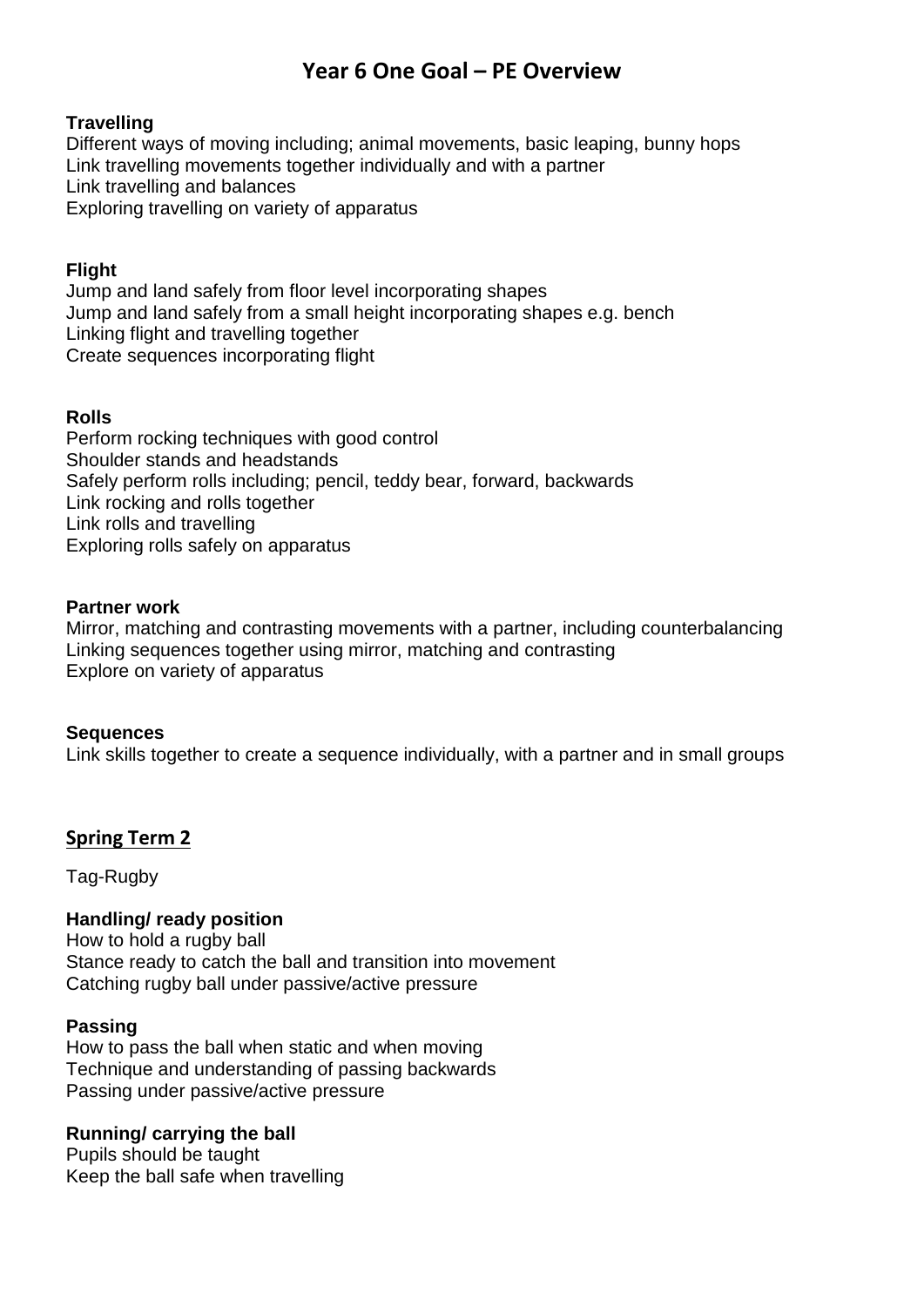Dodging and weaving movements Understanding when to pass and when to carry

# **Tagging**

Different ways to tag an individual Understanding of tagging rules of the game How to tag as a unit

# **Scoring**

Scoring system for tag-rugby Different methods to help them score a try How to score under passive/active pressure

# **Attacking as a team**

Basic attacking principles Communication and teamwork

# **Summer Term 1**

**Cricket** 

# **Throwing**

Throwing technique when static and when moving How to increase accuracy and distance when throwing

# **Catching**

Body shape, stance and technique for catching the ball How to catch a ball whilst moving in line

# **Rolling and stopping**

Under-arm rolling technique over variety of distances Technique for stopping the ball; long-barrier

# **Bowling**

Under-arm and overarm bowling techniques How to increase accuracy How to bowl at different speeds

# **Batting**

Handling a cricket bat and correct batting stance Batting shots including; straight drive, sweep shot, hook shot How it increase accuracy and power

# **Fielding**

How to combine skills to run gather and throw/roll How to improve accuracy Understanding when to roll and when to throw